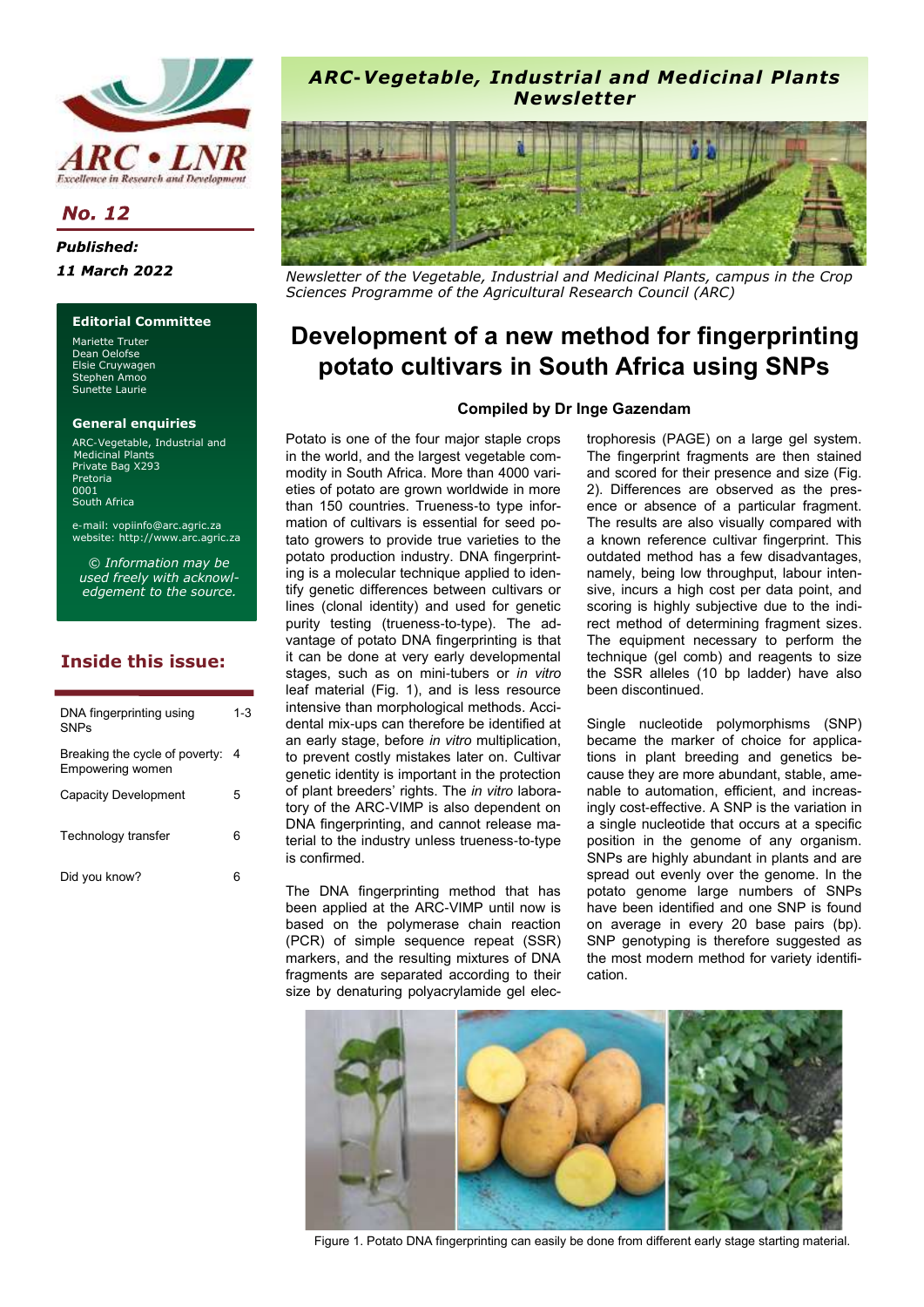

Figure 2. DNA fragments generated by PCR of SSR sequences, separated on a large PAGE gel and stained with silver staining. The SSR fingerprints of five cultivars, indicated by CV 1 to 5, are presented for the same SSR marker.

Phasing out the old SSR and polyacrylamide gel electrophoresis (PAGE) method for DNA fingerprinting required protocol development to migrate to SNP genotyping. The aim is to better serve the South African potato industry through the deployment of an efficient, reliable and cost effective genetic fingerprinting method for clonal identification and trueness-to -type determination of potato cultivars. Funding for protocol development was secured from Potatoes South Africa.

Most of the cultivated potato cultivars have four copies of each chromosome. A specific potato cultivar can therefore have one of five SNP genotypes, indicated by the number of times one of the SNP alleles occurs, also called the dosage number. For example, if "A" and "B" are the different alleles of a given SNP and "A" is the reference allele, then the allele dosage classes are 0 (BBBB), 1 (ABBB), 2 (AABB), 3 (AAAB) or 4 (AAAA) (Fig. 3). Dissimilarity between potato varieties can be caused by one dosage difference, suggesting that allele dosage is useful for variety identification. SNP markers are able to estimate allele dosage, therefore the nucleotide genotype, as well as the copy number can be determined in a polyploid genome. In contrast, it is nearly impossible to determine the copy number of a fragment produced using an SSR marker.



Figure 3. Dosage of alleles in tetraploid potato. In a tetraploid species, five distinct allele dosage classes are possible at a bi-allelic marker position, ranging from 0 to 4 copies of the reference allele. Here, the reference allele is coloured red, with the alternative allele coloured blue. (Adapted from Bourke et al., 2018).

#### **Method development and validation**

During method development, initially a collection of 190 potato germplasms were genotyped at 500 SNP sites using SeqSNP from LGC Genomics. All major potato varieties planted during the 2018/2019 growing season were included in this study. A custom SNP panel was developed and optimised that can discriminate between all 173 unique potato cultivars used during method development, including those currently important in South Africa (Figure 4). SNPs were



Figure 4. Dendrogram depicting the clustering patterns of 173 potato cultivars, constructed based on the pairwise genetic distances calculated with the Kosman index using the selected 25 SeqSNP markers.

carefully selected to have a balanced allele frequency, which results in a high polymorphism information content. They are therefore expected to be useful to discriminate between wider sets of potato germplasm, enabling the addition of new cultivars to the SNP genotype database. Dr I Gazendam presented on the progress at the annual forum of the Nuclear Material Producers (NUMPRO) on 18 May 2021 at the Protea Hotel Fire and Ice, Menlyn, Pretoria.

During August 2021, the SNP panel was validated with KASP (Kompetitive Allele Specific PCR) assays in the laboratory. SNP genotyping results were produced for all 25 SNP markers in the panel, and R coding was employed to analyse the data and plot the KASP results in scatter plots coloured according to the expected SeqSNP allele dosage. Only two of the 25 SNPs failed to cluster into the five dosage classes (results not shown). Two others generated crisp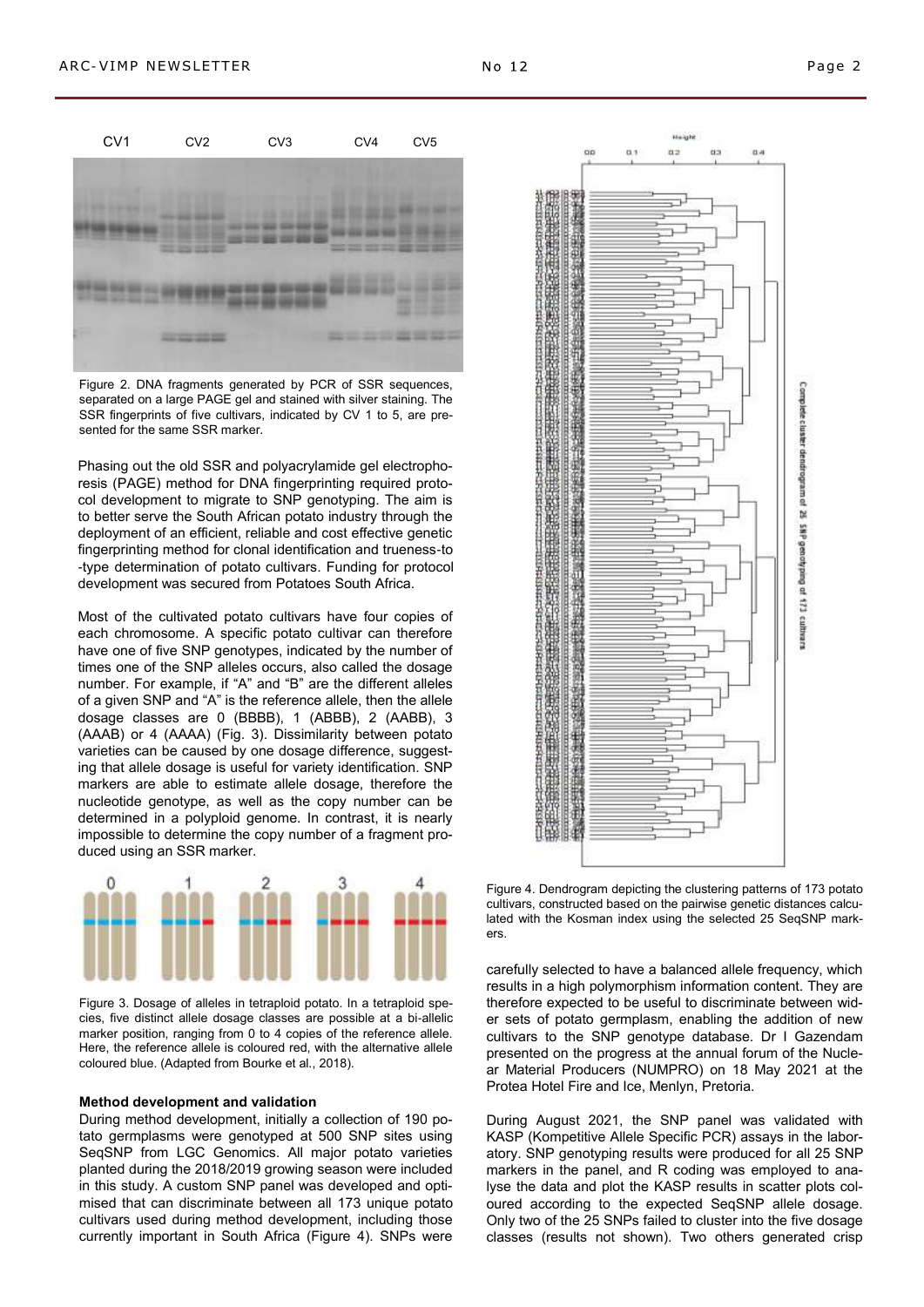clusters, but a high majority of the KASP genotypes did not correlate to the expected SeqSNP genotypes (results not shown). Figure 5 illustrates how the KASP genotypes of one of the 21 remaining successful SNP markers cluster into the five dosage classes. KASP and SeqSNP genotypes corresponded perfectly, except where a small number of swopped DNA samples were discovered.

#### **Output:**

The project was successfully completed and one of the most important outputs of the project has been setting up a potato SNP genotype database (Fig. 6). The intellectual property rights regarding the identity of the SNPs in the KASP SNP panel remain the property of the ARC. SNP genotypes simplify the germplasm genotype database, enabling automatic comparisons to determine the suggested identity of an unknown cultivar.



Figure 5. Scatter plot constructed with KASP data points in the colour of the expected SeqSNP allele dosage. Example of a successful KASP SNP assay using marker "K", which was able to cluster potato genotypes into the five expected gene dosage classes. The yellow dots correspond to the water (no template) control samples. Different expected dosages (0, 1, 2, 3 or 4) are indicated by dots coloured red, blue, green, purple and orange, respectively.

#### **Application**

The SNP panel is ready for application to potato samples submitted for fingerprinting or purity requests. All private farmer customers and public or private laboratories will have access to the service. Purity tests can be performed objectively and with higher throughput using a flexible selection of the most appropriate KASP SNP assays to resolve identity or mixing issues of potato production stakeholders. The probable identity of an unknown sample can be determined by comparing the SNP genotypes of the individual to the germplasm SNP genotype database. Possible hits with the lowest genetic differences will be identified and reported to the client. If a new cultivar needs to be added to the SNP genotype database, it needs to be genotyped with all the 21 successful KASP SNP assays. It is advised to submit 12 or more samples at a time to take advantage of the reduced SNP genotyping prices compared to the current, but outdated, SSR fingerprinting prices. It is worth noting that pooling of samples does not provide a cost saving opportunity, since all genetic fingerprinting tools are based on separately assaying an individual's genetic signature.

The SNP fingerprinting method has already been utilised to fingerprint samples for internal and external clients. During October and November 2021, the trueness-to-type of 49 samples submitted by the ARC-VIMP *in vitro* Genebank were successfully verified. During November 2021, the unknown samples submitted by an external client could successfully be correlated to cultivars in the SNP genotype database. This helped them to resolve the puzzling phenotypes of tubers sampled from the field and their factory. SNP genotyping is therefore an efficient and accurate method to determine trueness-to-type of potato for clients, and has the additional ability of clonal identification. This new method enables the ARC-VIMP to continue to serve the South African potato industry by providing a more effective and accurate genetic fingerprinting service to external and ARC-VIMP genebank clients.

*Contact: Dr Inge Gazendam at [igazendam@arc.agric.za](mailto:igazendam@arc.agric.za) for potato fingerprinting requests and Ms Zanele Noqobo at [NoqoboZ@arc.agric.za](mailto:NoqoboZ@arc.agric.za) for potato* **in vitro** *multiplication requests.*



Figure 6. A segment of the potato SNP genotype database as determined with two different genotyping methods (SeqSNP and KASP)at 23 SNP positions.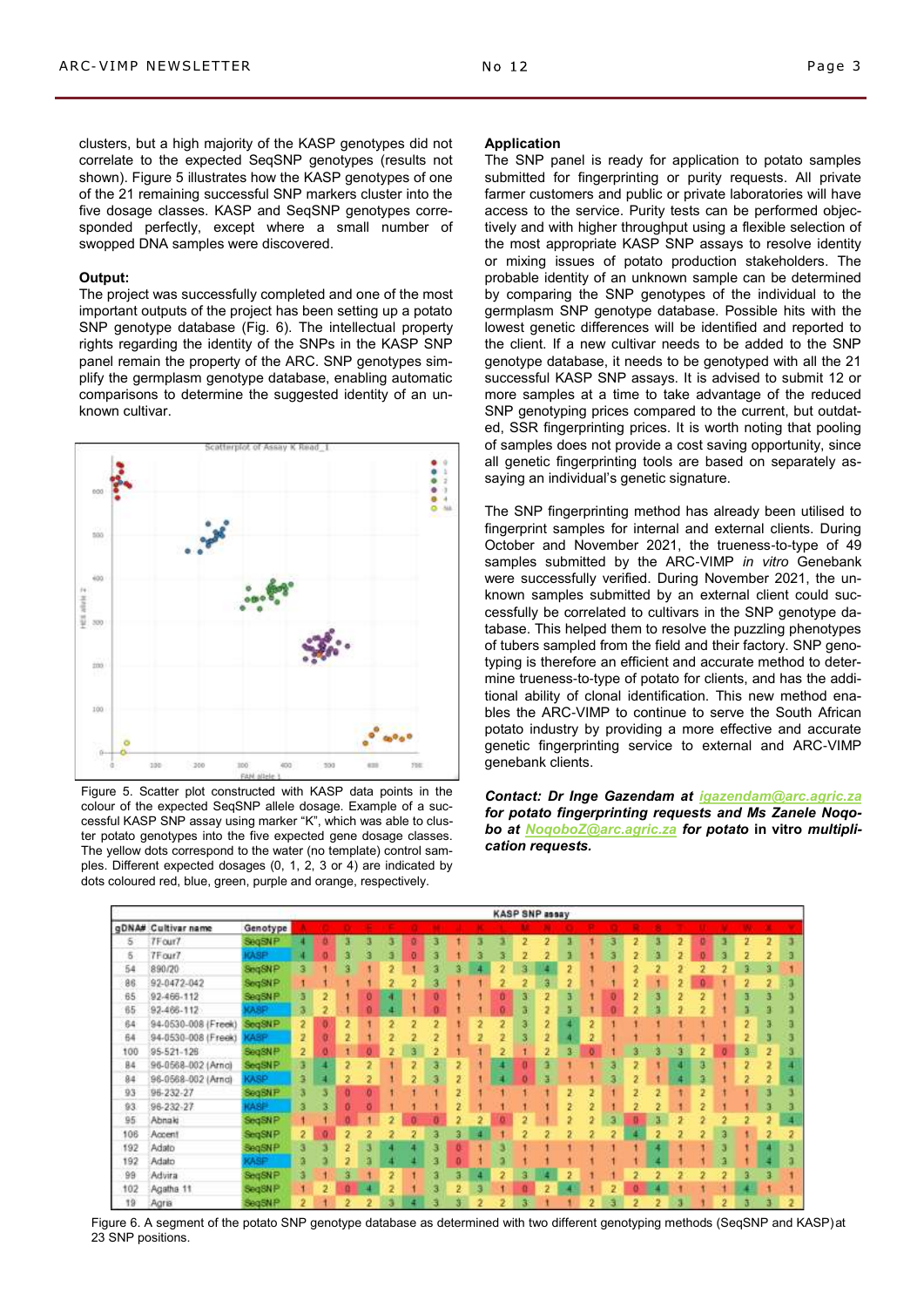# **Breaking the cycle of poverty: Empowering vulnerable women in an informal settlement with food cultivation skills**

#### **Compiled by Sunette Laurie, Igenicious Hlerema, Erika van den Heever, Manaka Makgato and Nadia Araya**

The global Multi-dimensional Poverty Index (MPI) describes poverty as a lack of basic resources such as health, nutrition, hygiene, assets, living standards and education, and all possible barriers, or contributors to a good and healthy life. A collaborative project is run by the ARC and the University of Pretoria to capacitate 25 vulnerable women from the Cemetery View Informal Settlement (Woodlands, Pretoria), with skills towards economic independence, food security and improved personal health. On a weekly basis, the ARC presented several horticultural topics with the focus on space-efficient vegetable production as part of the establishment of the Imvelo Food Demonstration Garden at the Living Word Premises neighbouring the community (Fig. 1). Training included seedling production, preparing and planting of the bag systems, growing Moringa, preparing bags for mushroom production using oyster mushroom spawn (Fig. 2), and the making and planting of containers with high beta-carotene tomatoes. Vertical production can yield 12 kg of leafy vegetables from 40 plants per bag and provides four harvests over a 2-3 month growing period.

Open field production was challenging, since it is an old building rubble dump site, but the community managed to cultivate the land after rain, and a plot of orange-fleshed sweet potatoes was established (Fig. 3). Orange-fleshed sweet potatoes are particularly rich in beta-carotene. A 70 g portion provides the recommended daily allowance of vitamin A for preschool children.

Additional activities from collaborators included cooking, demonstrations, healthy eating, life skills, as well as setting up a poultry house for egg production. This project brought together qualified professionals and experts in primary health care, dietetics and nutrition, food cultivation, and animal husbandry. The combination of these disciplines for targeted health and nutritional skills transfer will have a significant impact on vulnerable women living in the Cemetery View informal settlement.

#### *Contact: Dr Sunette Laurie at slaurie@arc.agric.za*



Figure 1. Women being trained at the Imvelo Food Garden in the planting and watering of vegetables in maize meal bags. The Cemetery View community is visible at the back.



Figure 2. Filling bags with wheat straw for germination of oyster mushroom spawn for home production.



Figure 3. Making ridges and plant orange-fleshed sweet potatoes.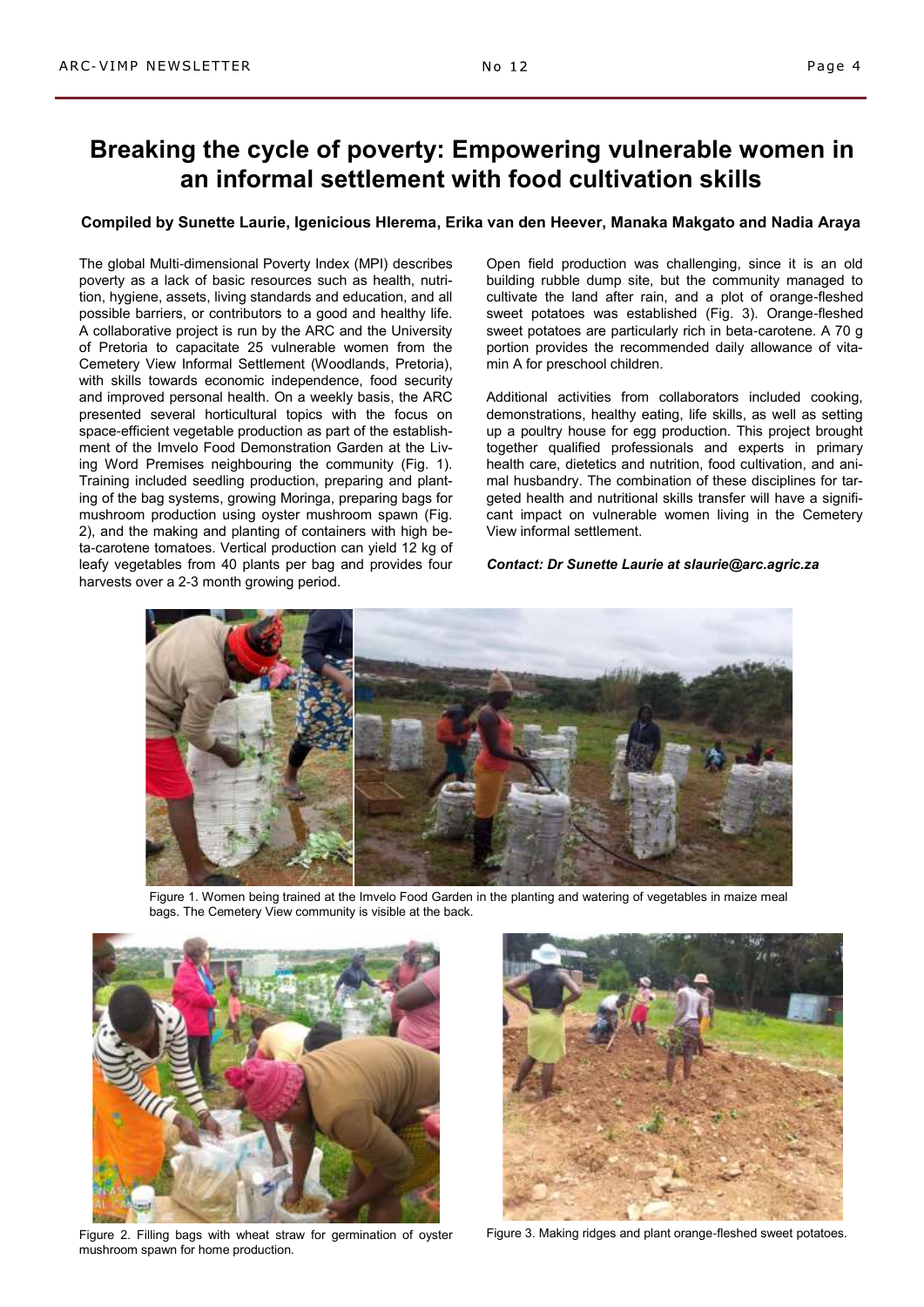## Compiled by Musa Mtileni and Sunette Laurie

**sweet potato in the Eastern Cape**

The ARC, in partnership with the Department of Social Development, Department of Health, Department of Rural Development and Agrarian Reform, and Old Mutual are implementing a project promoting the production of orange fleshed sweet potato (OFSP) as part of the Integrated Mother and Child Development and Support Programme (IMCDSP). This is an intervention programme that is fighting child poverty and malnutrition. The programme is an immediate response to the increase in the incidence of infant mortality in the OR Tambo and Alfred Nzo districts, and is aimed at empowering women with children below the age of five. The OFSP Project was launched on 12 August 2021 as part of the Women's Month Programme for 2021.

Capacity development of mothers was conducted over the period 16 – 24 November 2021, and is being piloted in three



One of the theoretical training sessions at Ntabankulu.

local municipalities of Ingquza Hill, Port St Johns and Ntabankulu, in the Eastern Cape Province. A total of 101 women, including young mothers, were trained during theoretical sessions on: How to plan a vegetable garden, Production practices of sweet potato, and Benefits of orangefleshed sweet potato. Practical demonstrations were performed on plots of 8 m x 6 m in size and included other provitamin A rich crops such as Swiss Chard, carrot and butternut, in addition to OFSP. The practical sessions included plot demarcation, land preparation, fertilizer application, ridge making, plant spacing, handling of propagation material and crop management. After the practical session each mother who attended the training received twenty cuttings of OFSP to plant in their home gardens.

#### *Contact: Dr Sunette Laurie at slaurie@arc.agric.za*







Mulch applied during a demonstration session at Lusikisiki.



Plot demarcation and preparation.